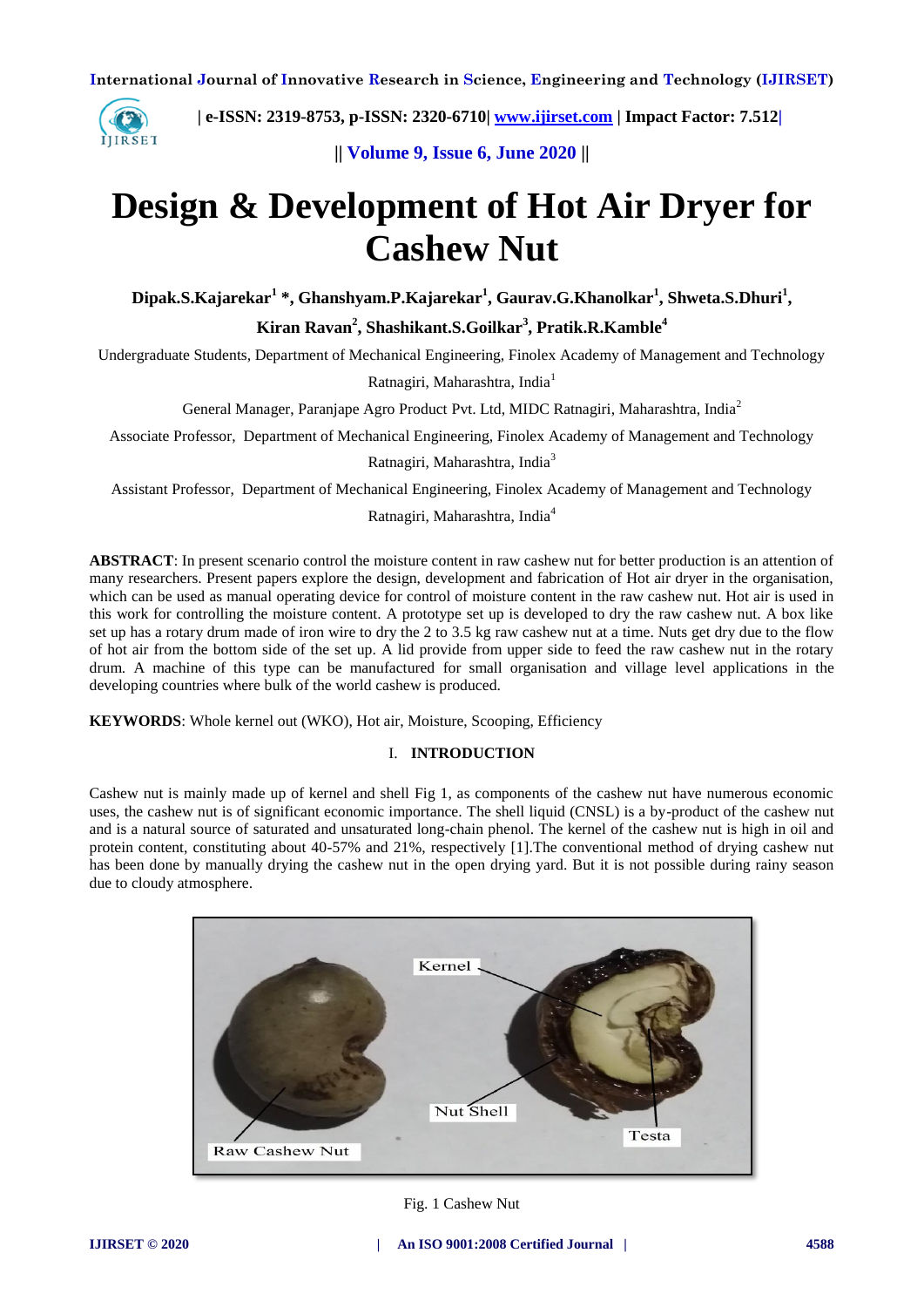

 **| e-ISSN: 2319-8753, p-ISSN: 2320-6710| [www.ijirset.com](http://www.ijirset.com/) | Impact Factor: 7.512|**

**|| Volume 9, Issue 6, June 2020 ||** 

Cashew nut farmers don't earn much more profits in spite of being a producer of dry fruits due to lack of processing facilities in technical as well as the managing level [2,4].The objective of this approach is to design and develop a hot air dryer to reduce moisture content from raw cashew nut and execute it for better performance.

# 1.1 Some details of Hot air

Hot air drying applications include primary, the evaporation of water or another liquid such as a solvent from the surface being dried. Evaporation occurs as heated air circulates over and around the surface being dried [5, 6]. The addition of heat in a body increases its temperature while the removing of heat from body results in a temperature decrease. How much a given amount of heat will increase temperature of a body depends on the mass and heat capacity of the body.

# 1.2 Objective of an Analysis

1. To design, develop and fabricate an Hot air dryer in organisation, to explore its use in reduce moisture from raw cashew nut kernel to achieve reduction in unscooped& uncut cashew

2. To provide solution in the form of design of Hot air dryer to overcome scooping problem

3. To reduce the overall time required for cashew nut kernel process to achieve better production.

# II. **DESIGN & FABRICATION OF AN HOT AIR DRYER**

# 2.1 Philosophy of Design

The Hot air dryer was conceived as a village-level, low-cost, simple-to-operate and easy-to-fabricate manuallyoperated device capable to reducing moisture content from raw cashew nut.

# 2.2 Prototype Machine Description

The machine is a simple device, which allows for adjustment of moisture content from raw cashew nuts before shelling. It comprises of four major components assembled together by welding to form a compact device. The components are: the metal casing, the rotating drum which is supported by metal casing, the heating gun, and the lever arm.

The Metal Casing: The metal casing is made of mild steel welded into a rectangular box, with an opening on the upper side for the feeding of raw cashew nut into the rotary drum [3]. The metal casing as shown in the Fig. 2



(a) The 3-D Solid model of casing (b) The fabricated casing



#### Fig.2.Casing of hot air dryer

After the processing on the raw cashew nut, the dried raw cashew nut removes from the output section which on the left side of metal casing.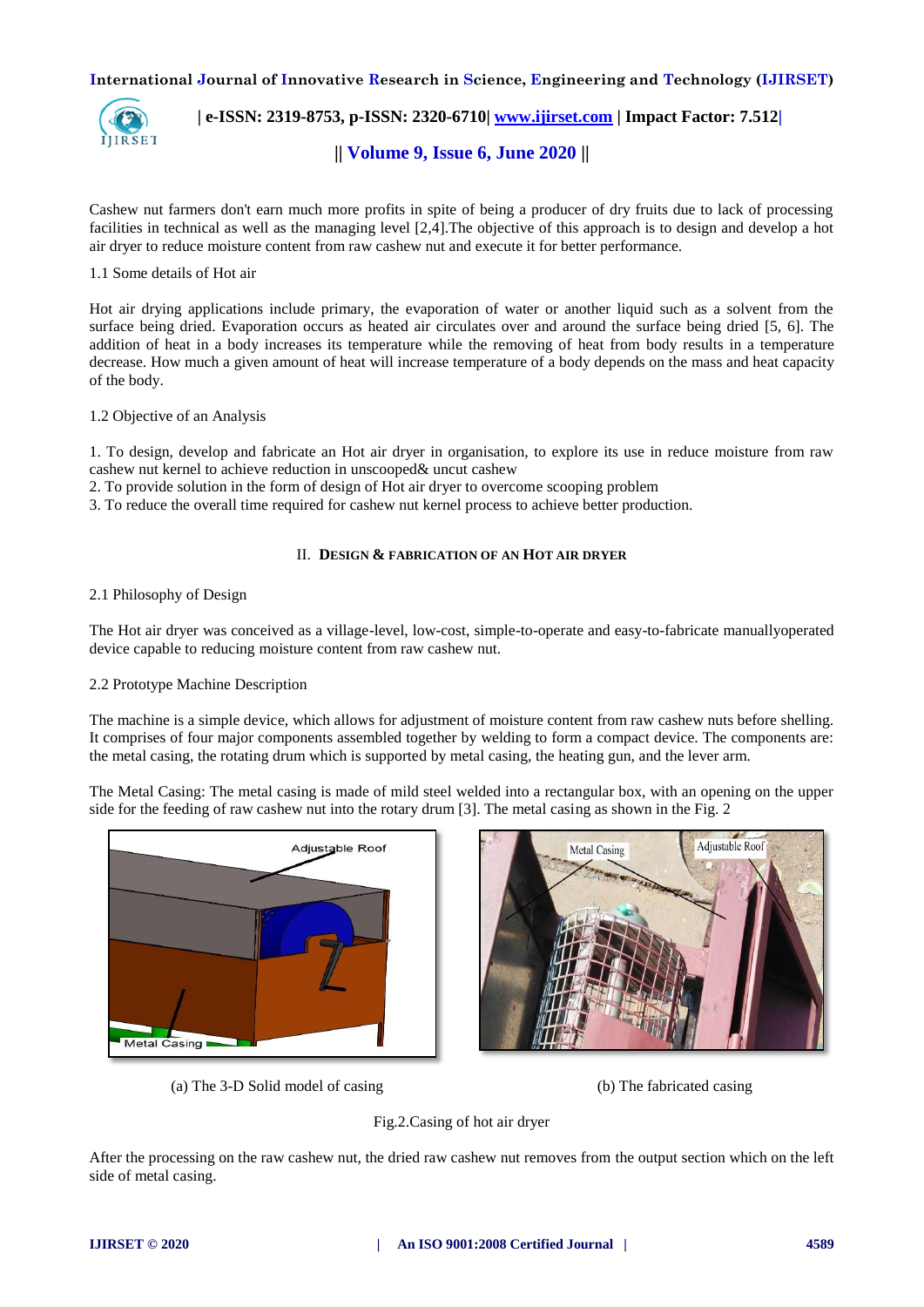

# **| e-ISSN: 2319-8753, p-ISSN: 2320-6710| [www.ijirset.com](http://www.ijirset.com/) | Impact Factor: 7.512|**

# **|| Volume 9, Issue 6, June 2020 ||**

Rotating drum: This is an iron wire drum of dimension  $305 \text{ mm} \times 153 \text{ mm}$  with wire thickness 1mm dimensioned to accommodate 3.5 kg cashew nuts of various sizes dry in a single run. It is supported at the casing by a foot step bearing mounted on the metal case to allow the rotate drum inside it as shown in the Fig.3.





(a)The 3-D Solid model of rotating drum (b) The fabricated rotating drum



Fig.3. Rotating drum of hot air dryer

The rotating drum has small lid to feed raw cashew nut. After the loaded the rotating drum with raw cashew nuts lid to be closed.

Heating gun: The heating nozzles are attached to the metal casing from bottom side as shown in the Fig.3. The hot air duct supply a hot air from hot air gun to the rotating drum through the nozzles. The clearance between nozzle and rotating drum is 100 mm. The temperature range of hot air gun is from  $80^{\circ}$ Cto the 360 $^{\circ}$ C.

Lever arm: The lever arm is attached to the end of the shaft of rotating drum. The rotating force is applied through the lever arm and supported at the casing by a foot step bearing mounted on the metal c asing. On activating the lever, the rotating drum start rotating inside the casing.

# 2.3 Preliminary Investigation

Dry-boiled cashew nuts were obtained from PARANJAPE AGRO PRODUCTS (INDIA) PVT LTD cashew nut processing factory in Ratnagiri. Some properties such as dimension (length, thickness and width) and moisture content were determined.

# 2.4 Design

# 2.4.1 The rotating drum

The average of raw cashew nut processing is 30 kg/hr. According to the processing of raw cashew nut the volume required to dry the cashew nut was calculated as follows:

Volume=
$$
\frac{\pi}{4}
$$
 (diameter)<sup>2</sup> × Length (1)

 $= 0.0072$  m<sup>3</sup>

For calculating the capacity of rotating drum used equation (1) value.

 $Capacity = Volume \times Diameter$  $= 3.6$  Kg

In order to get prior idea about the portable difficulties, that may arise during fabrication of hot air dryer. A 3 -D solid model of total test set up was created as shown in the Fig. 4.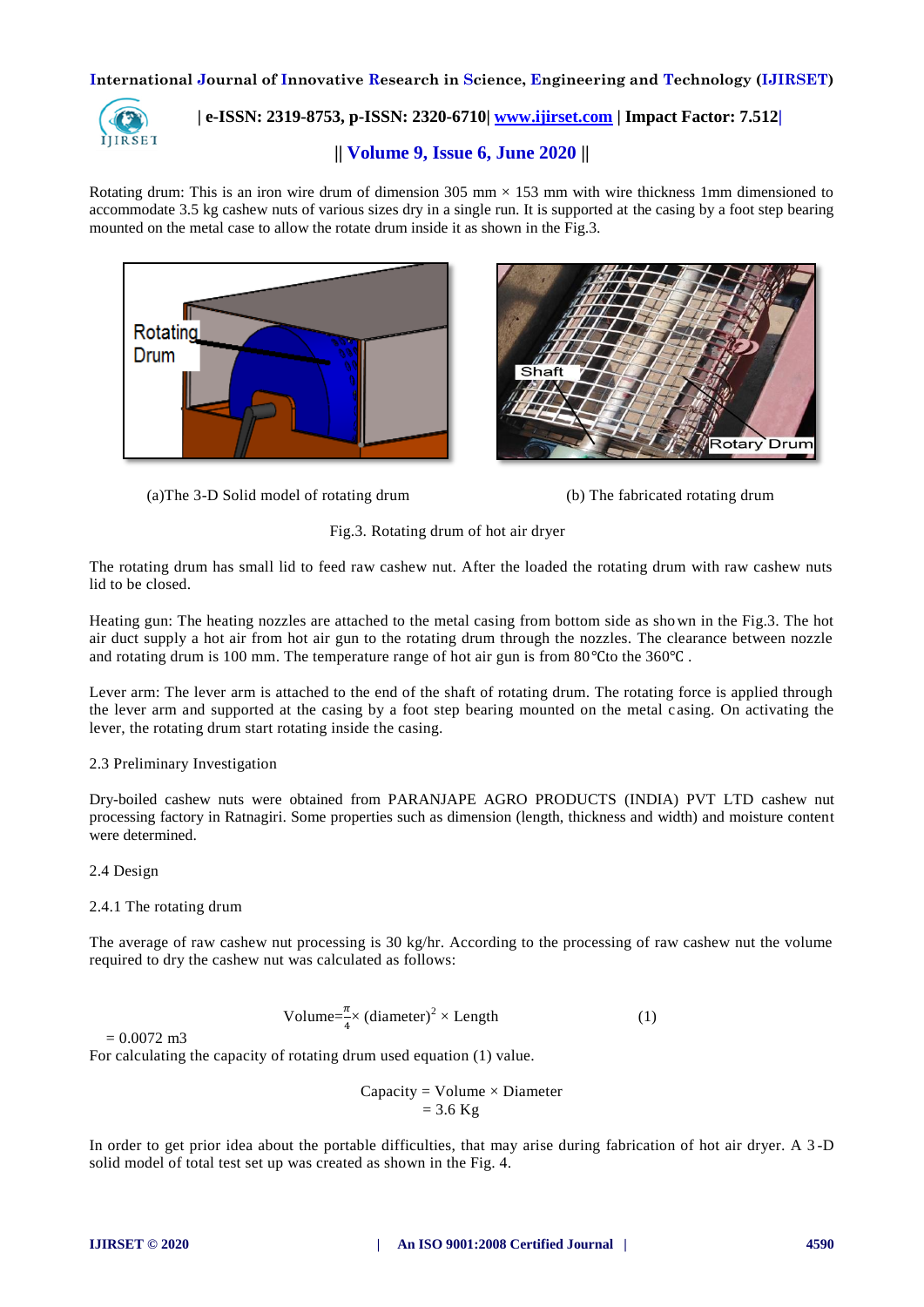

 **| e-ISSN: 2319-8753, p-ISSN: 2320-6710| [www.ijirset.com](http://www.ijirset.com/) | Impact Factor: 7.512|**

**|| Volume 9, Issue 6, June 2020 ||** 



Fig.4. Complete 3-D Solid model of hot air dryer

After designing of hot air dryer with theoretical formulation, the total hot air dryer assembly was fabricated in the laboratory with four main parts as metal casing, rotating drum, hot air gun and lever arm as stated above.

# III. **EXPERIMENTAL RESULTS AND DISCUSSION**

Figure 5 illustrates test setup prepared in the organisation. At present, the control on the moisture content from raw cashew nut is still a technical problem in the world [7]. This paper presents a novel adaptive hot air dryer to control moisture content from raw cashew nut designed by our studying team. This research will help to improve the production efficiency of cashew nuts and reduce the time and control the moisture. Also it helps to increase the whole kernel out rate (WKO).



Fig.5. Fabricated Hot air dryer

The demand of huge production can easily be coped off also cashew processing may be so cheapest. This solution developed is optimal and reliable enough in order to get good quality in the cashew nut processing. This machine can be developed with full automation to increase the rate of cashew nut processing